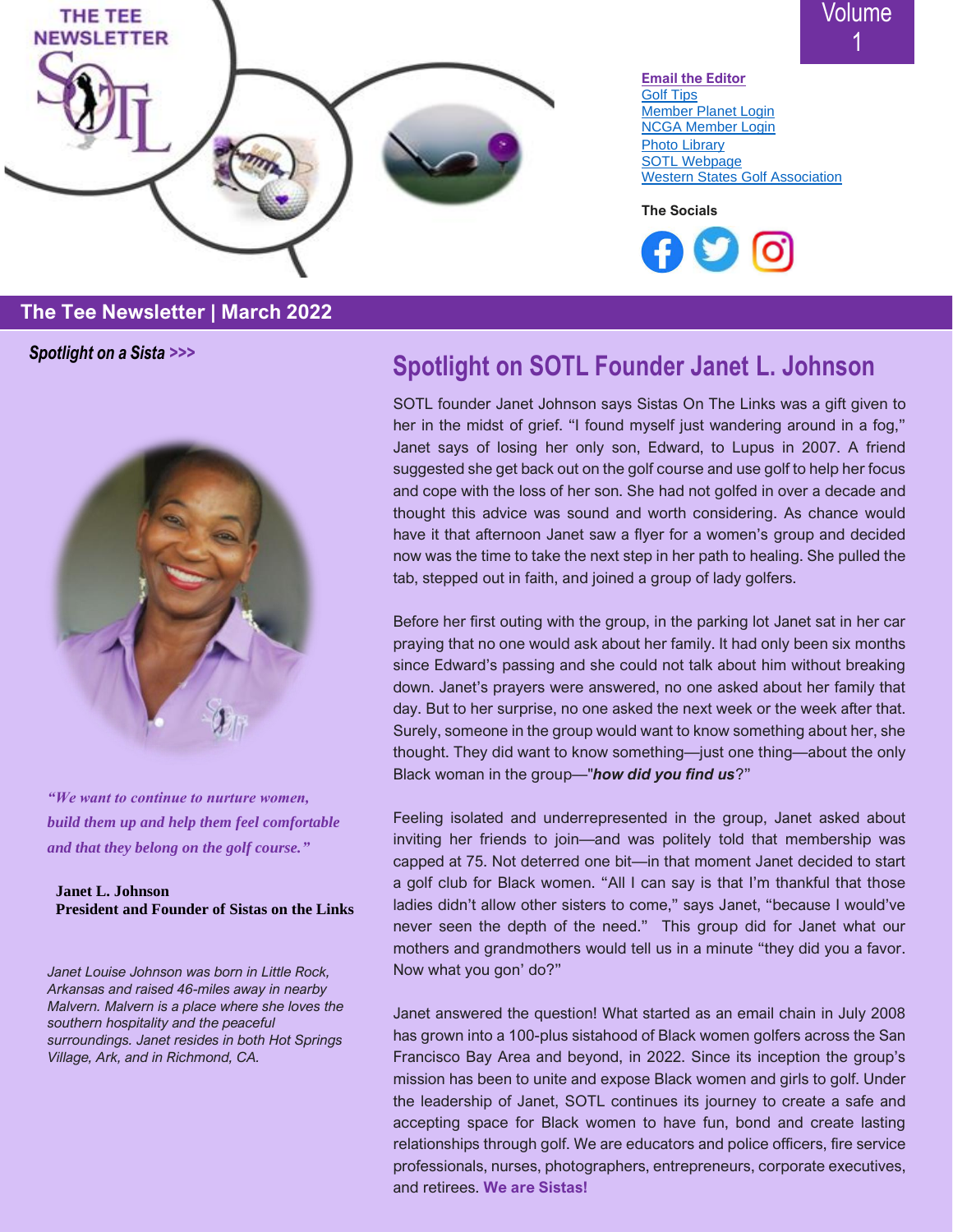#### *Off the Greens >>>*

### *Try Yoga to help increase your flexibility and golf game*

We have so many talented Sistas in our club. Last month **Sista Stephanie Jones Peeks** graciously shared her wisdom and insights about her yoga practice. As some of you know, Stephanie is completing a rigorous yoga certification. We are both honored and enriched by her sharing.



**Sista Stephanie Jones Peeks**



**Yoga resources recommended by Stephanie**

- [Yoga for Golfers](https://www.youtube.com/watch?v=no9Ys43D-BQ)
- **[The Flexible Golf](https://www.youtube.com/watch?v=e42ye-nYMJ8)**
- [Fitness & Yoga Videos](https://www.youtube.com/watch?v=V8Y7FcLvqYk)
- **[Chair Yoga Video](https://www.youtube.com/watch?v=4eCb3TFHnTg)**

#### *On the Greens >>>*



**As member NCGA golf club we get access to a plethora of information including monthly NCGA**  *news, updates, resources, and reminders.*

- **Looking for resources to help you navigate any questions about the rules of the game? [Click here!](https://ncga.org/rules/)**
- Have questions about the Golf Handicap system? **[Check out the Handicap 101](https://ncga.org/handicap/handicap101/?utm_campaign=Membership%20Operations&utm_medium=email&_hsmi=205486505&_hsenc=p2ANqtz--iKH55gjK4iwzXlSgfBzJwzzrzSBsfCliS7kvQVRtSJIHffwLd77JjlJXY83YX1mFK0yMviKU9BEk0y1rhr5TpiOzHHQ&utm_content=205486505&utm_source=hs_email) article.**
- Expand your golf experience and network, click on the link to **check out the 2022 NCGA [Master Event Calendar.](https://ncga.bluegolf.com/bluegolf/ncga22/schedule/index.htm?display=date&neweventschedule=*&utm_campaign=Participation&utm_medium=email&_hsmi=205486505&_hsenc=p2ANqtz--iA9yGVDE_XoiRTuS7RVZUeMVNz-T16WtnRiEmC4MwbVHE6CWtUII-trOSeMtaFYWB9WJUHhIcz1iR6p2ZSQ899YfZ4w&utm_source=hs_email)**
- **Also note:** Registration is now open for **[NCGA Championships,](https://pages.ncga.org/e3t/Btc/2I+113/cjYtM04/VVsX7W49mBFRW7txcRp4p90V2W7Wb0M14G8Z6wN9cd5GL3hpP1V1-WJV7CgKfrN6q7-N4wvxDFW3Sj_Xy48BQBfW90vc4z3XQTf3N87GvRzcGsW2W48kPcJ3LmC6hW23D5wZ7gjyF0VJ_R2y2s8-ZyW3C_yw94F1FSXW85HrL16m2fVHW7_FSQ95zfR-XVKR5FP7sVlY8W4VqHw43xhdtgW8CpM5Y7sDyzrW5jnpz64x0b2kW6sy4fF2RdbYfW6PFGqt6SC29cVYYxqC74t_KmN51Sm6DMZ4lYN5jtG5WLKCVQW3kdSBm5xw2_g3jdh1) [Women's Legacy Tournaments,](https://pages.ncga.org/e3t/Btc/2I+113/cjYtM04/VVsX7W49mBFRW7txcRp4p90V2W7Wb0M14G8Z6wN9cd5GL3hpP1V1-WJV7CgNy9VllQr85dHdXdW5dlVs98Vm3QZW4VbD9-5dZq4mW1g8QWB7K7N7qN9ccMZZpMHyzW6s1H2N6d_JWNW3bL4Sl243rXZW6SMq_v7ZfbSmW6c5LP72xxDM5N9h2cZq8Gt8CW1YyfcL7RpjqKW8CBLKk5PQwYWW8s7xly7YrcfRW6JZw5D767ch5W6hBLv873VwNJW5N2kTH2SFRfQW7XYhMj76X8_CW60FKgv1jRwyFW6cGKZ-5LwN0ZW6XP5HG8Nt4G63dXh1) [Weekend Net Tour,](https://pages.ncga.org/e3t/Btc/2I+113/cjYtM04/VVsX7W49mBFRW7txcRp4p90V2W7Wb0M14G8Z6wN9cd5Gr3hpNLV1-WJV7CgSPKW1-BJjv4c3DGGW8711vj4Zglt5W6c1tbr7kMQFFW113hZn4s7qkWW3LJvSL1fCzxLVgWlrN1X2TnbW2CFNW33CzSYxW5PTt5b8z_35xW63KbfL4CfjK5W8J50fl5sbPq1W7FczZV49crHNV3JvKF8fX-WsW7gS_J87jsrdcW8vmvw31MY8CxW7wwPK-1CxhBKVQRyrS52b7TwV-46Jq1mcmmtVqgblC7fh7J-37P91) Women's Play [Days](https://pages.ncga.org/e3t/Btc/2I+113/cjYtM04/VVsX7W49mBFRW7txcRp4p90V2W7Wb0M14G8Z6wN9cd5Gr3hpNLV1-WJV7CgVjLW2xs1lj7gKvSLW7WHvMQ1QrGkFW6GNlf96sl0pfW7qKfQq2BgNllW8q9d2h2-q4LdN1SGB5_8vQ5FW6vw57R1nnlcSW65LRwl7p7LM3W8TGMv57K-Sw5N1nnYF_6cgc5W5q1vV74dHHHtW4Kdk6z8BpmGHW5952rb7nBJX3V40J6-34bYGZW5lPKSJ4lPqrpW4vJzhz2V-NnRW1518pt89qk8NW3NBLhG6J7qDN3fCS1) & [Member Outings,](https://pages.ncga.org/e3t/Btc/2I+113/cjYtM04/VVsX7W49mBFRW7txcRp4p90V2W7Wb0M14G8Z6wN9cd5GL3hpP1V1-WJV7CgHh0W57LYxf264FhyW50hjrq6M6ps1W1fxPsd2Wb9Q8V3-j8B2QdpDjW6kYBYh96t3gKW1M2t45861SRFW69DL7C3YTLMqVnrDR925nGj7W980fMD4LlTwrW9jRgKq2LPDKPW8MYg_K18ngVtN1--HX-nR2nGW7YS8Tj4jLQSHW8c36tT1PW1WBW85NF3K2Tx7fzW8-qTvN1T_Lx1W4twBsr3zD_SfW62-s2d3dqCX3W4Qg4gJ87rDG9W8RsK165G5fwQ32Vl1) [Senior Series](https://pages.ncga.org/e3t/Btc/2I+113/cjYtM04/VVsX7W49mBFRW7txcRp4p90V2W7Wb0M14G8Z6wN9cd5Gr3hpNLV1-WJV7CgYxTW1KqYpw5z07SZW8L4Qnf52l_0qVFgYVN4xBYt8W7Jm_yp5dYq8yVnznXZ204VT9N4G5ttjZWBwBW2R7FmK5-S4ZFW7k1pdT5dzd1JW3pcT7T5CNPq5W9dggpw60_Q0PW2m90jn4wtTtYW8GK0v-2-FN-nN67jH4vjy5kjW4Wz0NL3JbL-YN77hyxTqZdPxW8FlTf77T_5vfN8ws5y3RXrH7W7DF_zF87gWB639dh1) and [Club events](https://pages.ncga.org/e3t/Btc/2I+113/cjYtM04/VVsX7W49mBFRW7txcRp4p90V2W7Wb0M14G8Z6wN9cd5GL3hpP1V1-WJV7CgSW4W527jGR40NJSHW6N8JVm3Ths1rW58Hxjk8b32BhVTj5283dGg06W6NklZC8JNHspW7tr5lP8398XCMLv9k0BW8HqN7V_22WQ87v-VDmfyc5nJQ4kW3Hw-Bn82dGffVfRLd56Z2Kq-W3D7pCT5jG5LhVK-snh4jFK85W4ngq683fHgJfMX0k9CMFWKjW2VFWf03NG1HMW9fB-X87XGqPzW3gx_F44s5K0zW3mw3wT77Pd3RW7bXKDy5l1KBq3fVr1)** (Team Match, Four-Ball Net, Zones, Associate Club).
- When you get a chance click here view the **[NCGA Golf Winter 2022.](https://pages.ncga.org/e3t/Btc/2I+113/cjYtM04/VVsX7W49mBFRW7txcRp4p90V2W7Wb0M14G8Z6wN9cd5HX3q3phV1-WJV7CgBBLW1ppC7L8PLVn_W36pv_M4-TgNKW4NZw1P12SPbyVB2dZ-1sjf_wW8l9bCK60vKLtN7CtlqwGqy1WW8KlS5K2KxnNXVR_g903-HmClVZmpPd8yR207W5K8TgH8332CkVH-qZ97yZkj_VGpvnG3wP6MxW4hQBl53wNJCrW1GcXQd5VFg7rW5xbYnB6wDF-NW6632xD8YVC22W9lFw0j2mYvNTW6NJclK2-c2vhVX1blL3y1YjtW3lxRcJ7L0CBPW1vQkjM72q78dW4T3lZZ36bxBFW8jfbz59l3LqzW1nWw7w13ZzjcW4-vxh-7PgWXCVcSWbW6h3Y31W6RncLN1m415WW4B3wLg2J7bvd32_Y1)**



Looking for a new course to play—check out one of these!

#### **ALAMEDA COUNTY**

Callippe [Preserve, Pleasanton, CA \(18\)](https://www.playcallippe.com/) [Canyon Lakes, Dublin, \(18\)](https://www.canyonlakesgolfbrew.com/) M[etropolitan, Oakland, \(18\)](https://www.playmetro.com/) [Redwood Canyon, Castro Valley \(18\)](https://www.redwoodcanyongolf.com/)

**SACRAMENTO COUNTY** Haggin [Oaks, Sac, \(Two 18s\)](https://www.hagginoaks.com/) [Teal Bend GC, Sac, \(18\)](https://tealbendgolf.com/) [Bartley Cavanaugh, Sac \(18\)](https://bartleycavanaugh.ottogolf.com/booking/3/) WildHawk [GC, Sac \(18\)](http://www.wildhawkgolf.com/)

**CONTRA COSTA COUNTY** [Diablo Creek, Concord \(18\)](https://www.diablocreekgc.com/) [Diablo Hills GC, Walnut Creek \(9\)](http://diablohillsgolfcourse.com/) [Boundary GC, Walnut Creek, 18\)](https://www.playboundaryoak.com/)  [Franklin Canyon, Hercules, \(18\)](https://www.franklincanyongolf.com/)

**SAN FRANCISCO COUNTY**  [TPC Harding San Francisco, CA \(18\)](https://tpc.com/hardingpark/fleming-course/) Fleming 9 Course, San Francisco (9) Presidio GC, Francisco's (18) [Gleneagles GC at McLaren Park, \(9\)](https://www.presidiogolf.com/)

**Photo: Franklin Canyon, Hercules:** Clarice Baptiste, Angela Anderson, Cheri Toney, Jessica Harris



#### *<<< Sistas On the Links*